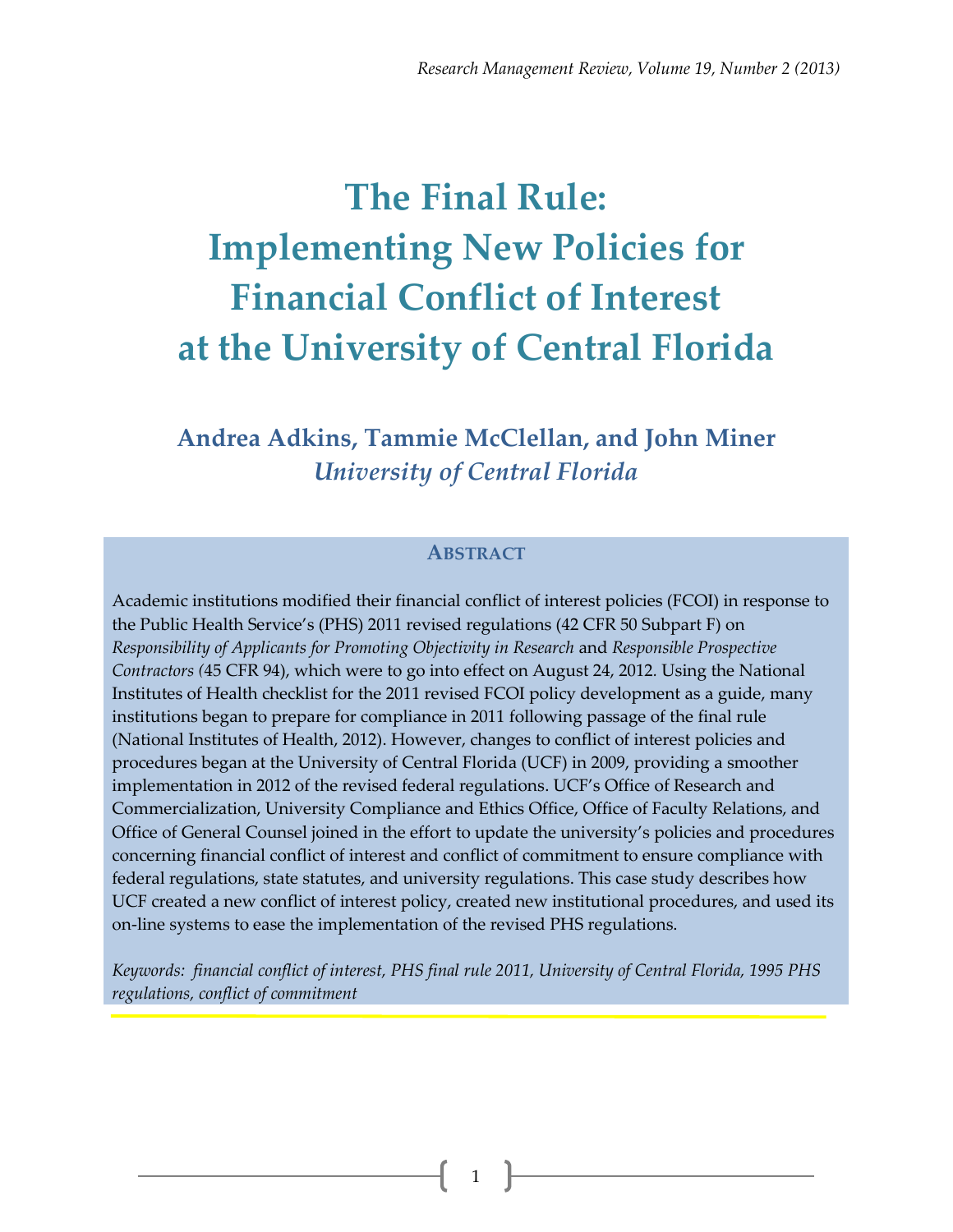### **INTRODUCTION**

**I**n 1995 the Public Health Service (PHS) and the Office of the Secretary of Human Health Services under the Department of Health and Human Services (DHHS) published regulations (42 CFR 50 Subpart F and 45 CFR 94) to promote objectivity and ensure integrity in research endeavors funded by PHS agencies, which includes the National Institutes of Health (NIH) (*The Federal Register*, 53256, 76:165 [25 August 2011]). NIH is the largest federal research granting agency with \$30.9 billion invested annually in medical research (NIH Budget, 2012).

Prior to the federal regulations, institutions and professional organizations implemented their own versions of the federal mandate. The 1995 regulations required institutions receiving federal research funding to create, maintain, and enforce written financial conflict of interest policies (FCOI) to ensure the FCOI is identified, mitigated, or eliminated in the conduct of research. The 1995 regulation also required principal investigators to disclose potential FCOI and to comply with their institution's FCOI policies. The purpose of the 1995 regulations was to ensure that the design, conduct, and publication of research was reasonably free from bias generated through financial gain by an individual or institution conducting

research (*The Federal Register*, 53256, 76:165 [25 August 2011]).

**The purpose of the 1995 regulations was to ensure that the design, conduct and publication of research were reasonably free from bias generated through financial gain of an individual or institution conducting research. . . .**

The 1995 regulations began to prove inadequate as private biomedical research funding soared from \$37.1 billion in 1994 to \$94.3 billion in 2003, well exceeding federal funding. Despite the billions of dollars in biomedical research funding from the NIH, industry or private sources provided more than 55% of total biomedical research funding. The financial relationships between industry and biomedical researchers that followed created the potential for compromises in research integrity, jeopardizing the public trust and the public health. The DHHS Office of the Inspector General (OIG) reported in 2009 that "vulnerabilities exist at grantee institutions regarding conflicts" (*The Federal Register*, p. 53257, 76:165 [25 August 2011]). This report and increased public scrutiny ultimately led to the adoption of changes to the 1995 regulation in 2011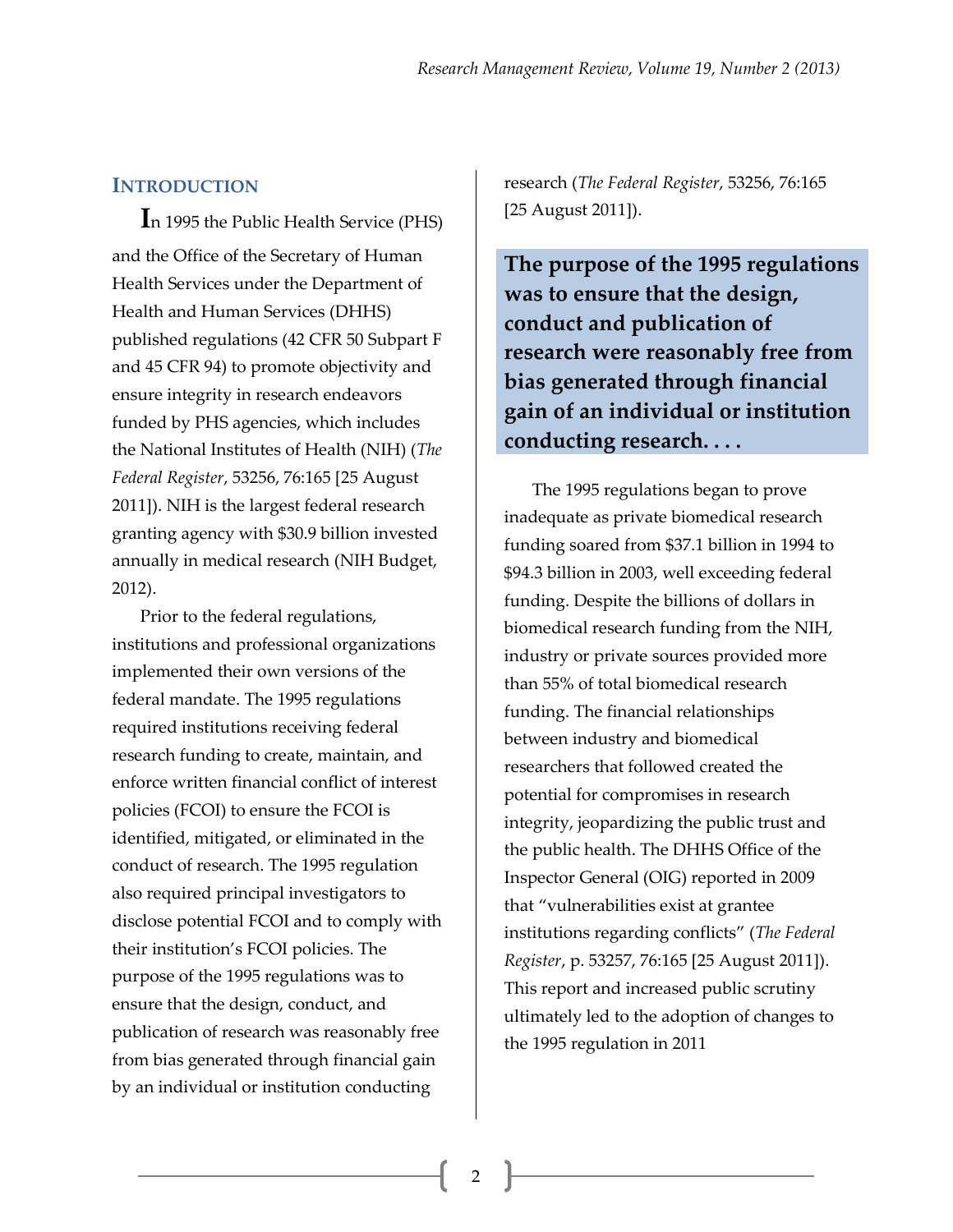# **UCF's Preparedness Background**

In 2009 UCF's Office of Research & Commercialization, University Compliance and Ethics Office, Office of Faculty Relations, and Office of General Counsel joined in an effort to overhaul and formalize the university's procedures concerning financial conflict of interest (FCOI) and conflict of commitment (COC) to ensure compliance with federal regulations, state statutes, and university policies. At this time, a simplistic one-page document was replaced with a comprehensive electronic conflict of interest (COI) and conflict of commitment (COC) reporting, monitoring, and tracking system. Requirements for reporting, reviewing, approving, and storing disclosures drastically changed from disassociated papers in file cabinets to a unified, central electronic repository containing detailed disclosures as well as state exemptions and monitoring plans. This new repository is available to the UCF administration, departments, and research administrators.

### **Online Systems**

UCF's conflict of interest and commitment on-line system is implemented within the university's Academic Research and Grants Information System (ARGIS®), used exclusively by researchers, research administrators, staff, and university administrators for tracking all research

contract and grant activity from pre-award through commercialization. By incorporating the disclosure submission, review, approval, monitoring, and tracking process digitally within ARGIS®, UCF gained the advantage of correlating each investigator's submitted disclosure data with information on file for the investigator's proposals, awards, subcontracts, other agreements, inventions, and technology transfer licenses. This was an important feature for UCF's institutional reviewers who may not have always known the interrelated facets of an investigator's research endeavors.

**UCF's conflict of interest and commitment on-line system is implemented within the university's Academic Research and Grants Information System (ARGIS®), used exclusively by researchers, research administrators, staff, and university administrators for tracking all research contract and grant activity from pre-award through commercialization.**

UCF's ARGIS® system clearly identifies the types of potential conflict of interest activities requiring disclosure, as well as the rationale for the questions asked. During the reporting of potential conflicts, UCF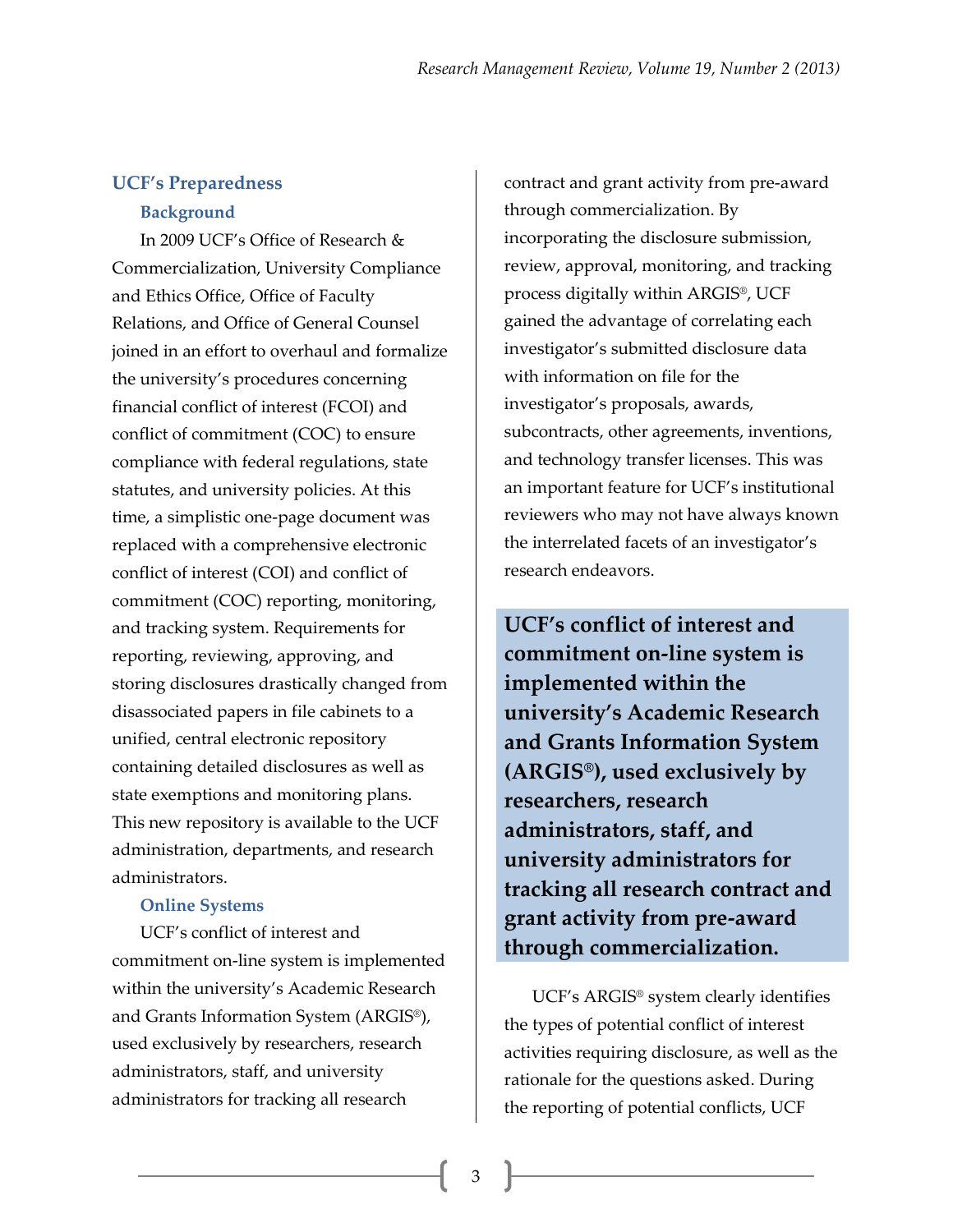investigators are provided with links to policies, regulations, and definitions of terms for each question asked through the use of underlined terms and an information icon next to each question. For those UCF investigators completing the disclosure but not involved with outside activities, the form is short with just 10 Yes/No style questions. When UCF investigators positively affirm that certain activities or situations apply, the on-line submission form expands to prompt for additional subquestions. Multiple responses to each of the 10 questions can also be provided if the investigator works with more than one outside entity.

Once an investigator submits the report of potential conflict of interest, disclosures are directly routed for review and approval to the investigator's immediate supervisor,

the department chair, college dean, and, depending on the responses, the compliance officer in UCF's Office of Research & Commercialization for a regulatory review. Lastly, the disclosure or amendment is routed to UCF's Faculty Relations Office for a final administrative review. If during the review a disclosure indicates a potential conflict of interest, the disclosure is diverted to the UCF Conflict of Interest Committee for review and recommendations. The ARGIS® system requires comments from the reviewers, which are viewable by all reviewers, the investigator, and the COI committee members, thereby establishing context and an historical record. Figure 1 provides an example and overview of UCF's conflict of interest and commitment process and system.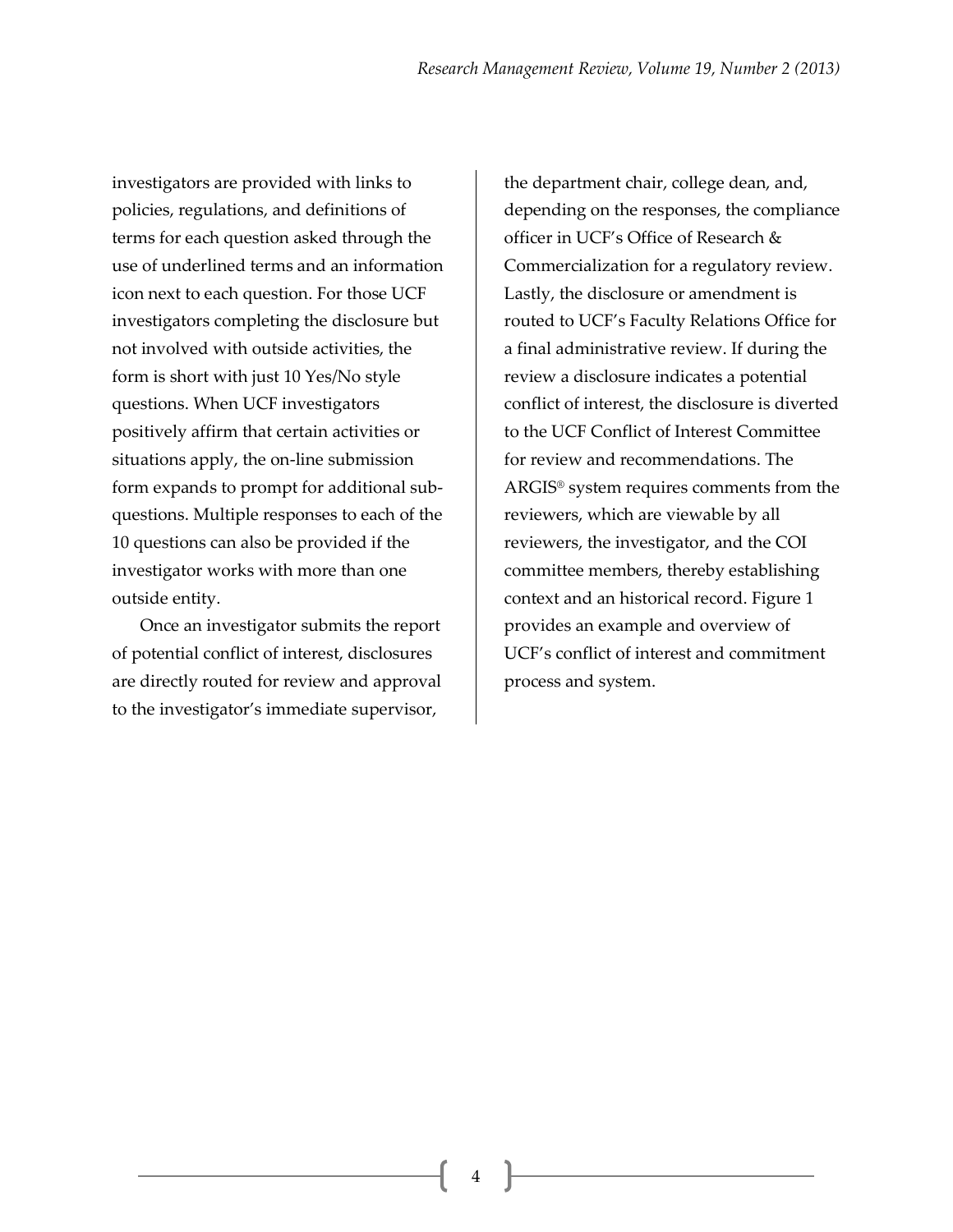

**Figure 1. UCF Conflict of Interest & Commitment System—Overview**

### **UCF's 5 Steps to Implementation of the PHS 2011 Regulations**

Upon issuance of the PHS 2011 regulations for each PHS-funded grant or cooperative agreement, UCF needed to make further changes to its existing policies and on-line system. With the university administration's commitment and an institutional culture of disclosure already established three years prior through its online disclosure system, UCF was well equipped to revise its processes and implement the regulations on time. UCF revised and expanded not only the

questions asked of investigators but extended the requirement to disclose and comply to award subrecipients and other researchers who participate in the design, conduct, or reporting of research. UCF's administration also decided to apply its revised 2012 COI and COC policy to all sponsored and non-sponsored research projects, not just PHS-funded grants and agreements. With anticipated adoption of the revised PHS regulations by other agencies over time, UCF wanted to be in compliance by consistently managing all research activities. UCF began its process to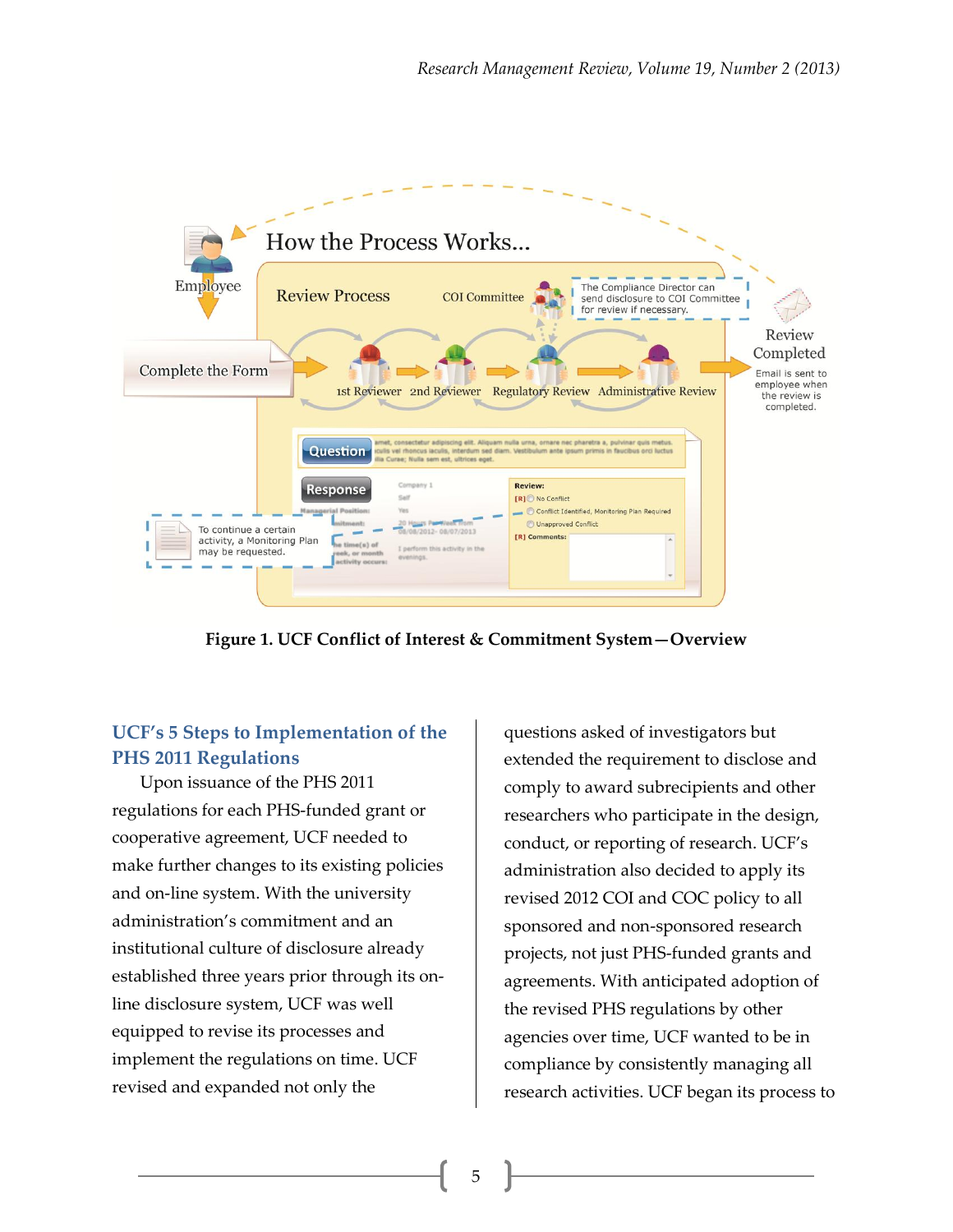ensure compliance with the final rule by taking the following steps.

# **Step 1—Created a Potential COI and COC** *Research* **Policy**

To effectively address both financial conflict of interest and commitment as it applies to research, UCF established a new conflict of interest or conflict of commitment in research policy. This new policy expands on the existing university policy, addressing FCOI and COC by expanding who must disclose, when they must disclose, why they must disclose, what they must report, and in the new FCOI guidelines, the remedies UCF will enforce in the event of noncompliance. To ensure the policy conformed to the revised PHS regulations, the checklist published by the NIH was consulted. The checklist is available at:

[http://grants.nih.gov/grants/policy/coi/chec](http://grants.nih.gov/grants/policy/coi/checklist_policy_dev_20120412.pdf) klist policy dev 20120412.pdf (NIH, 2012).

**To effectively address both financial conflict of interest and commitment as it applies to research, UCF established a new conflict of interest or conflict of commitment in research policy.**

Under the final rule UCF is required to monitor significant financial interest for all investigators (including their spouses and children) responsible for the design,

conduct, or reporting of research, not just the principal investigator. The financial threshold for disclosure dropped from \$10,000 to \$5,000 and requires disclosure of remuneration and/or equity interest and any income realized from non-university intellectual property rights that exceeds \$5,000 to be reported. Additionally, all extramural travel costs paid on behalf of an investigator and related to the investigator's institutional responsibilities must be disclosed. Implementing these procedures to comply with the final rule will result in additional federal reporting obligations for UCF, specifically for PHS sponsored awards. ARGIS® will be used to track, store and produce reports for submission to sponsoring agencies as required.

**. . . UCF is required to monitor significant financial interest for all investigators (including their spouses and children) responsible for the design, conduct, or reporting of research, not just the principal investigator. The financial threshold for disclosure dropped from \$10,000 to \$5,000 and requires disclosure of remuneration and/or equity interest and any income realized from nonuniversity intellectual property rights that exceeds \$5,000 to be reported.**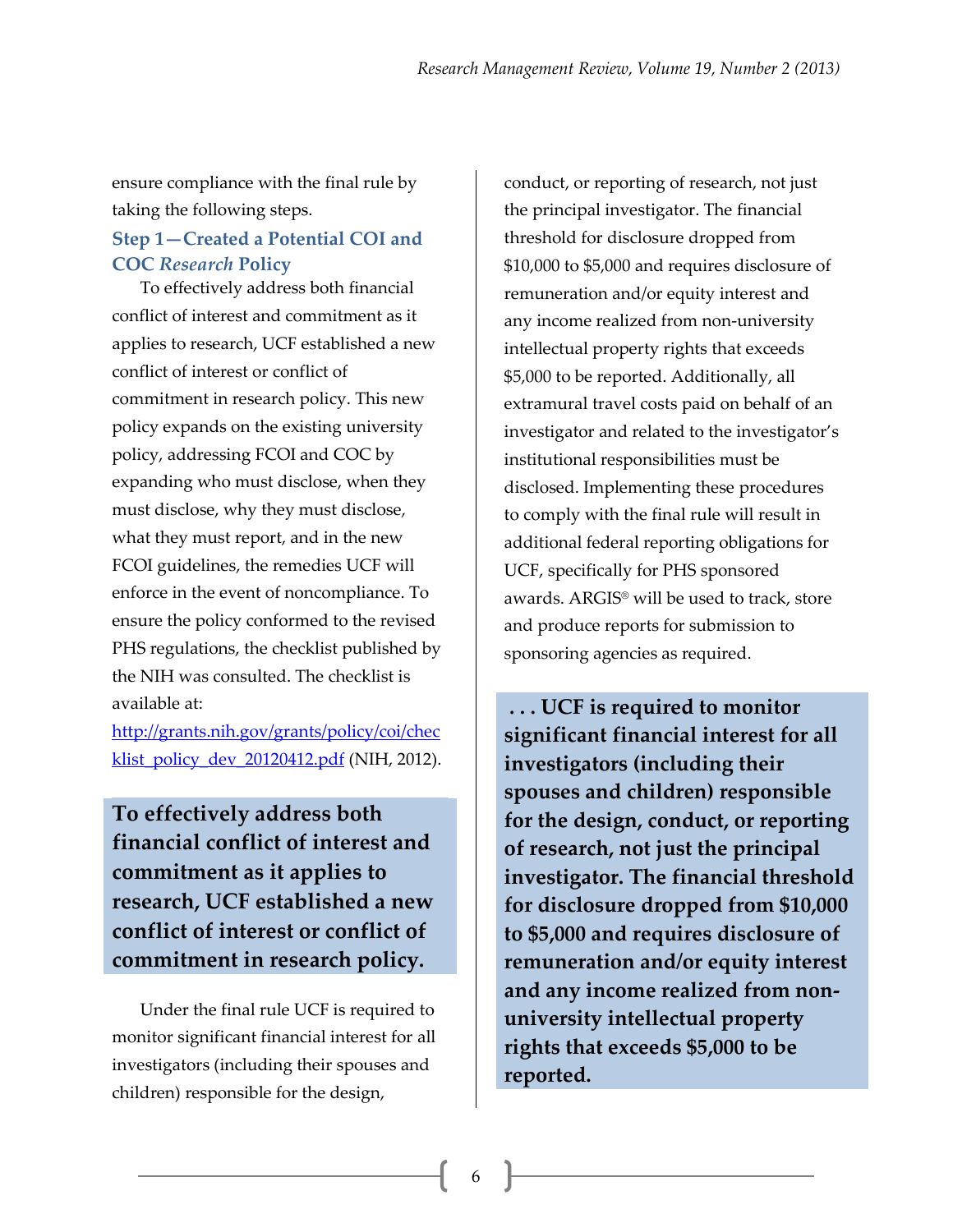To communicate the revised policy and guidelines document across the university, the following communication plan was executed:

- 1.New policy announcement sent by the President and Provost to the Dean's Council and Vice Presidents.
- 2.New policy announcement sent by the President and Provost to the Faculty Senate.
- 3.New policy announcement sent by the Vice President for Research Office to Deans, Associate Deans, and Chairs.
- 4.New policy announcement sent by the Vice President for Research to administrative unit directors affected by the policy change.

### **Step 2—Created COI and COC Policy Guidelines**

Perhaps of equal or greater importance is ensuring that when a new policy is established, a guideline is created to advise administrative staff and investigators on the implementation and procedures to ensure FCOI and COC policy compliance. UCF has done this in a comprehensive guideline document incorporated into the new policy.

If an investigator has a financial interest exceeding \$5,000, related to an investigator's institutional responsibilities, UCF requires disclosure prior to application

- 5.New policy announcement sent by the Director of Compliance, Office of Research & Commercialization, to academic and research unit faculty and administrators.
- 6.Policy information statement provided to new faculty upon appointment.
- 7.New web page was established and dedicated to the conflict of interest policy.
- 8.On-line COI system training updated to refer to new policy and to inform users of changes to the disclosure questions when completing their submission. UCF's policy can be found at:

[http://www.policies.ucf.edu/documents/4-](http://www.policies.ucf.edu/documents/4-504.2ReportingaPotentialConflictofInterestorConflictofCommitmentinReseachFinalonLetterhead08-20-12.pdf) [504.2ReportingaPotentialConflictofInteresto](http://www.policies.ucf.edu/documents/4-504.2ReportingaPotentialConflictofInterestorConflictofCommitmentinReseachFinalonLetterhead08-20-12.pdf) [rConflictofCommitmentinReseachFinalonLe](http://www.policies.ucf.edu/documents/4-504.2ReportingaPotentialConflictofInterestorConflictofCommitmentinReseachFinalonLetterhead08-20-12.pdf) [tterhead08-20-12.pdf](http://www.policies.ucf.edu/documents/4-504.2ReportingaPotentialConflictofInterestorConflictofCommitmentinReseachFinalonLetterhead08-20-12.pdf)

to a sponsor and no later than time of award and prior to the expenditure of any funds. If new activity or discovery of a potential COI occurs after research has started, disclosure is required within 30 days.

UCF is requiring a disclosure from all of its investigators and also subrecipient's investigators on all proposals and awards, not just PHS awards and agreements. The subrecipient can choose to either adhere to UCF's policies or provide certification that its own conflict of interest policy complies with Title 42 CFR Parts 50 and 94. Should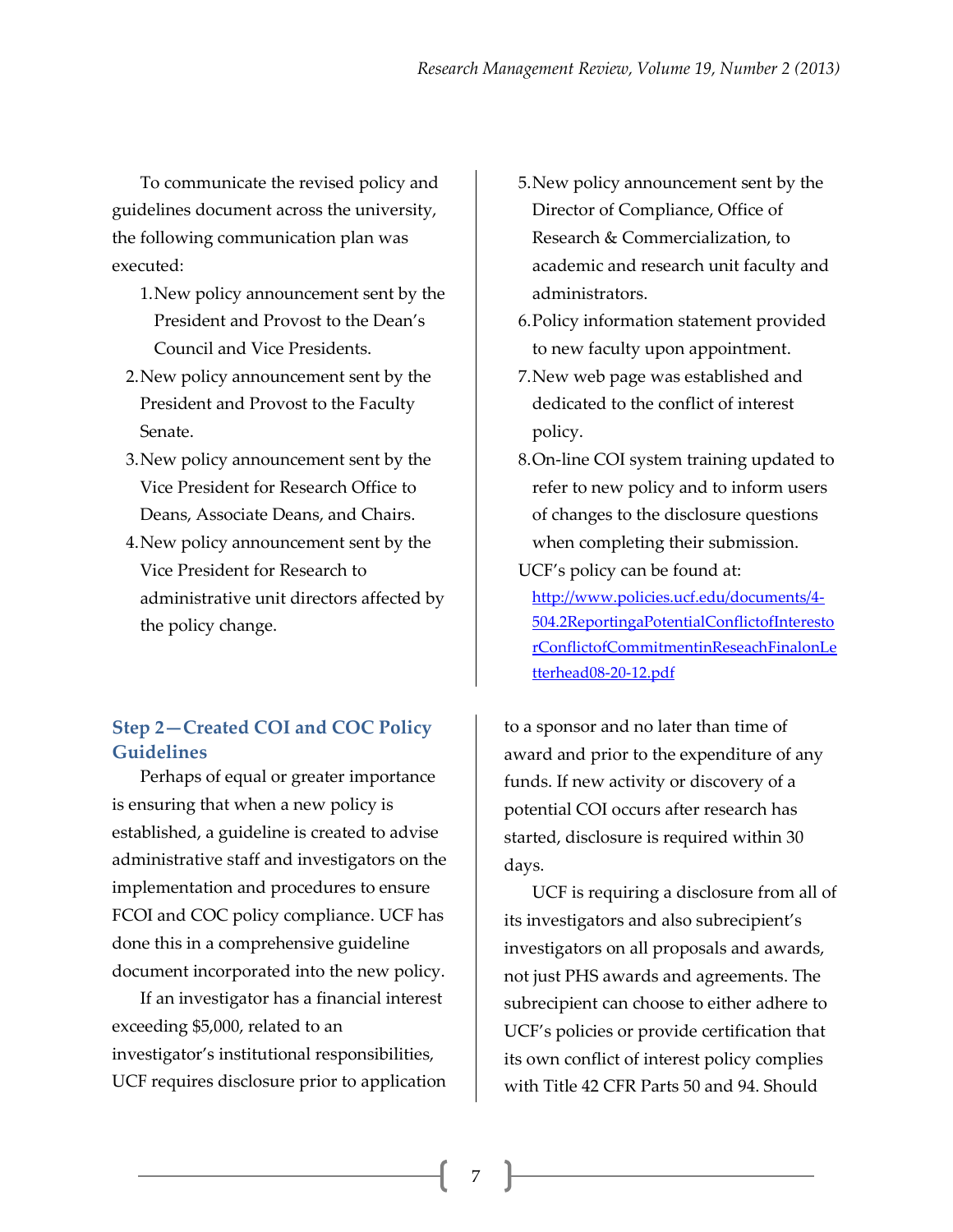the subrecipient be unable to provide this certification, UCF will require the subrecipient and its investigators to be subject to UCF policies, procedures, and guidelines. This includes participation by the subrecipient's investigators in UCF's mandatory training programs on FCOI such as those described herein. UCF is preparing additional written guidelines for its subrecipient's investigators to participate and comply with UCF's FCOI policies.

# **UCF is requiring a disclosure from all of its investigators, and also subrecipient's investigators on all proposals and awards, not just PHS awards and agreements.**

Enforcement of policies requires careful consideration. In establishing its new policies and procedures, UCF formulated remedies within its guidelines that apply when an investigator fails to comply with the new policy. The institutional remedies require that a project account be suspended until the investigator complies; inactivation of projects and accounts; and delay, suspension, or termination of subrecipient agreements if their investigators have not completed training or not submitted the disclosures required. Lastly, personnel disciplinary action(s) may be implemented by UCF to ensure compliance with the university's conflict of interest policies and

procedures, should other measures prove to be ineffective.

## **Step 3—Implemented Financial Conflict of Interest Training**

An important supplement to the FCOI guidelines is the inclusion of mandatory training for investigators prior to participation in any research, to occur no less than once every four years. UCF's Office of Research & Commercialization has the responsibility of providing and overseeing the FCOI training as well as tracking the investigator's completion. The training is designed to educate researchers, raising awareness of both the new policy and UCF's reporting requirements. UCF's training implementation plan requires online training through the Collaborative Institutional Training Initiative (CITI) for faculty, staff, and students responsible for the design, conduct, and reporting of research. At the time of proposal submission, any investigator expected to have these research responsibilities must be identified among the research team members, including students. Completion of two CITI modules is required prior to engaging in funded research activity, while Module 4 is optional.

- Module #1: *Financial Conflicts of Interest: Overview, Investigator Responsibilities, and COI Rules*
- Module #2: *Institutional Responsibilities as They Affect Investigators*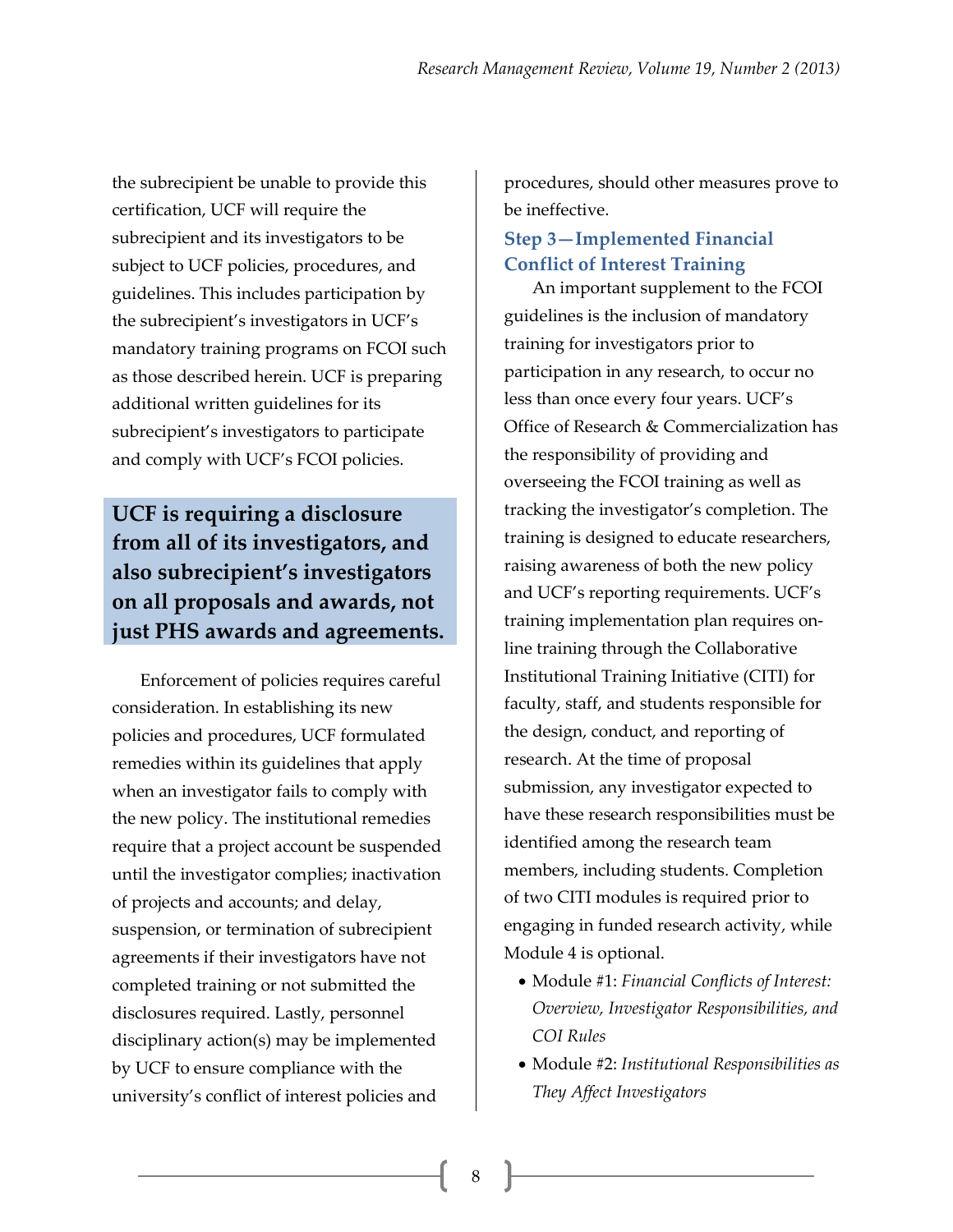Module #4: *Conflicts of Commitment, Conscience, and Institutional Conflicts of Interest (optional)*

The minimum requirement for any student responsible for the design, conduct, and reporting of sponsored research is to complete CITI Module 1. Principal Investigators are also encouraged to provide conflict of interest and other ethical training to their graduate students during the sponsored research activity.

A Responsible Conduct in Research workshop series was also established by the UCF College of Graduate Studies and in concert with the Office of Research & Commercialization. This workshop series is required for each doctoral candidate and addresses conflict of interest scenarios as well as ethical decision making and personal integrity.

### **Step 4—Establish Conflict of Interest Committee**

As UCF's activities in research grow, so does the complexity of and opportunity for potential conflicts. For example, six years ago UCF expanded its program offerings with a new College of Medicine, concentrating on biomedical research which can be prone to FCOI issues. UCF will establish a new Conflict of Interest Committee to review significant financial interests reported by investigators. Appropriately applying the bias principle to determine true conflicts will require people

who are trained and responsible, and who have a high level of appropriate expertise to understand the nuances of various research situations. In addition to establishing a Conflict of Interest Committee, UCF's Office of Research and Commercialization intends to recruit a full-time, dedicated compliance officer to manage the FCOI program. The new compliance officer and committee will review and monitor reported significant financial conflicts of interest at UCF.

When a potential significant financial interest is reported, UCF's compliance officer will refer the disclosure to UCF's Conflict of Interest Committee which will determine whether a conflict may exist and the appropriate mitigation measures to manage or eliminate the conflict by requiring state exemption requests, monitoring plans, or other management plans to ensure the research is free from bias or financial conflicts. ARGIS® will track a disclosure throughout the review process, to include recommended actions, and will produce reports as required to be sent to the research sponsor. Some general information about an investigator's significant financial interests will also be made publicly available on a UCF-dedicated web page.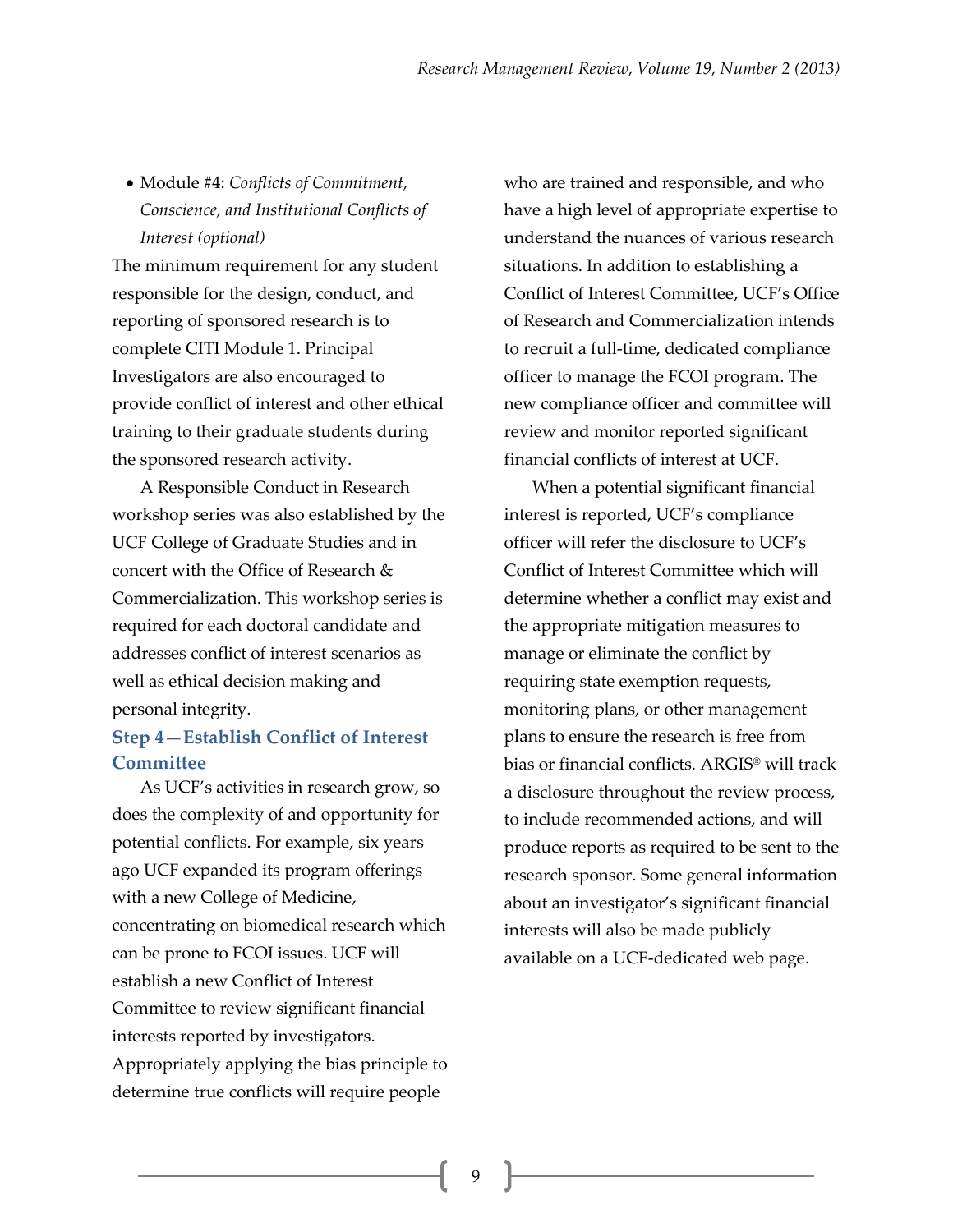**When a potential significant financial interest is reported, UCF's compliance officer will refer the disclosure to UCF's Conflict of Interest Committee, which will determine whether a conflict may exist and the appropriate mitigation measures to manage or eliminate the conflict by requiring state exemption requests, monitoring plans, or other management plans to ensure the research is free from bias or financial conflicts.**

# **Step 5—Modified Proposal Form and Potential Conflict Disclosure Questions**

UCF is implementing its new policy on reporting of conflicts of interest through procedural updates to two key forms completed by investigators: 1) the proposal transmittal form used internally to initiate and receive approval for a research proposal, and 2) the annual employee disclosure of conflicts of interest and commitment.

The on-line UCF proposal transmittal and review form in ARGIS® was modified so that during the electronic routing of the proposal, the principal investigator is asked to indicate who among the project team will be responsible for the design, conduct, or reporting of research. Each person so identified is then notified via email of their need to respond to UCF's FCOI disclosure questions. The ARGIS® system then tracks for compliance the date of disclosure and appropriately manages for multi-year awards and changes in project staffing.

Although questions regarding financial conflict of interest were included in UCF's existing COI disclosure, the final rule's change of the significant financial threshold required UCF to modify the questions asked of investigators. The new questions have also been rephrased to refer to an investigator's "institutional responsibilities" versus simply research. The type of remuneration an investigator receives, including the form of equity interests held, reimbursed or extramural travel, and nonuniversity royalty income, including its sources, were added to the list of questions. Figure 2 highlights the new, revised questions asked by UCF of investigators to assess whether a significant financial conflict of interest exists or not.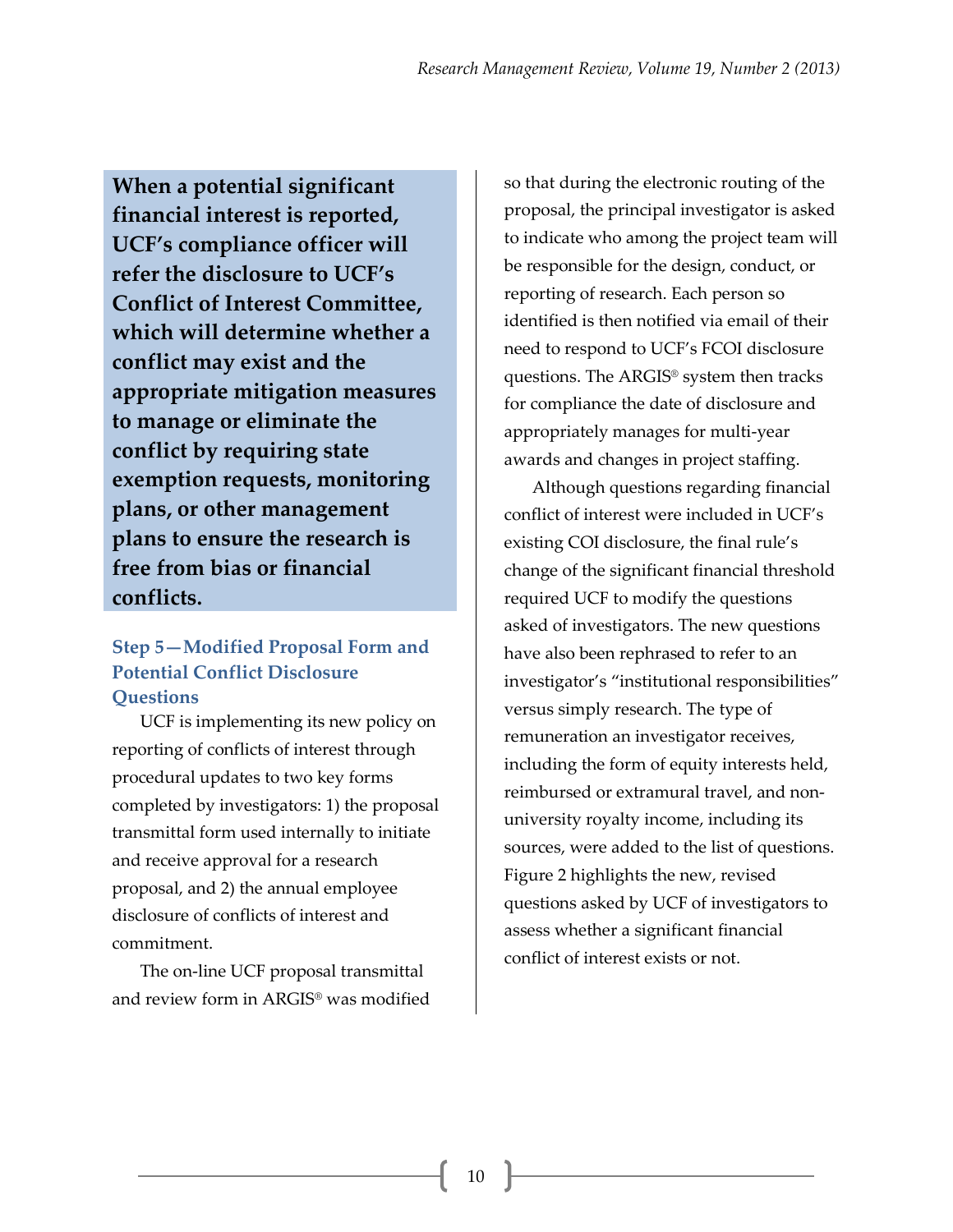| UNIVERSITY OF CENTRAL FLORIDA                                                     |                                                                                                                                                                                                                                                                                                                                                                                                                                                                                                                                      |
|-----------------------------------------------------------------------------------|--------------------------------------------------------------------------------------------------------------------------------------------------------------------------------------------------------------------------------------------------------------------------------------------------------------------------------------------------------------------------------------------------------------------------------------------------------------------------------------------------------------------------------------|
| Conflict of Interest & Commitment System                                          |                                                                                                                                                                                                                                                                                                                                                                                                                                                                                                                                      |
| Brought to you by: Faculty Affairs and the Office of Research & Commercialization |                                                                                                                                                                                                                                                                                                                                                                                                                                                                                                                                      |
| <b>Admin</b>                                                                      | <b>Edit My Profile</b><br><b>Sign Off</b><br>Home                                                                                                                                                                                                                                                                                                                                                                                                                                                                                    |
| <b>Past Submissions</b>                                                           | x<br>Potential Outside Activity, Employment, and Conflict of Interest and Commitment Disclosure (AA-21)                                                                                                                                                                                                                                                                                                                                                                                                                              |
| Submission Forms I                                                                |                                                                                                                                                                                                                                                                                                                                                                                                                                                                                                                                      |
| Under Review <b>K</b>                                                             |                                                                                                                                                                                                                                                                                                                                                                                                                                                                                                                                      |
| Reports $\triangleright$                                                          | <b>Need help?</b><br>Review the E training materials available or contact Potential Conflicts Administration at PCA@ucf.edu.                                                                                                                                                                                                                                                                                                                                                                                                         |
| <b>Useful Links</b>                                                               |                                                                                                                                                                                                                                                                                                                                                                                                                                                                                                                                      |
| <b>Faculty Affairs</b>                                                            | UNIVERSITY OF CENTRAL FLORIDA<br>POTENTIAL OUTSIDE ACTIVITY, EMPLOYMENT, AND CONFLICT OF INTEREST AND COMMITMENT                                                                                                                                                                                                                                                                                                                                                                                                                     |
| Office of Research &<br>Commercialization                                         | <b>DISCLOSURE (AA-21)</b>                                                                                                                                                                                                                                                                                                                                                                                                                                                                                                            |
| System Training                                                                   | Reporting Period: 08/08/2011 - 08/07/2012                                                                                                                                                                                                                                                                                                                                                                                                                                                                                            |
| <b>Definitions</b>                                                                | NOTE: For each question answered "Yes", all sub-questions that appear are required and must be answered. Upon<br>answering all sub-questions, use the "Add/Save Response" button to submit your answers to the question. Multiple                                                                                                                                                                                                                                                                                                    |
| Monitoring Plans $\blacktriangleright$                                            | responses may be submitted to each question.                                                                                                                                                                                                                                                                                                                                                                                                                                                                                         |
| Annual Updates >                                                                  | <b>Research</b><br>The university promotes objectivity in research by establishing policies and procedures that provide reasonable expectation that<br>the design, conduct, and reporting of research will be free from bias resulting from an investigator financial conflict of interest.<br>Questions 1, 2 & 3 apply to an investigator planning to participate (proposal application) in or that receives sponsored funding<br>who is responsible for the design, conduct and/or reporting of the research.                      |
|                                                                                   | 1. During the reporting period do you, your spouse and/or dependent children have a financial interest related to<br>A<br>your institutional responsibilities, in a publically traded entity in the form of remuneration and/or equity interest<br>that when aggregated equals or exceeds \$5,000? (If you are a new employee please report remuneration and/or equity<br>interests received in the last 12 months and during the current reporting period.) [Reporting exclusions]<br><b>Response:</b> $\bigcirc$ Yes $\bigcirc$ No |
|                                                                                   | 2. During the reporting period have you been reimbursed, either directly or on your behalf for any extramural travel<br>A<br>that is related to your institutional responsibilities? (If you are a new employee please report the value of<br>extramural travel (paid directly to you or on your behalf) in the last 12 months and during the current reporting period.)<br>[Reporting exclusions]                                                                                                                                   |
|                                                                                   | Response: Yes<br>) No                                                                                                                                                                                                                                                                                                                                                                                                                                                                                                                |
|                                                                                   | A<br>3. During the reporting period will the value of intellectual property rights (patents, copyrights, trademarks) upon<br>receipt of income to you, your spouse, and/or dependent children, equal or exceed \$5,000? (If you are a new employee<br>please report intellectual property rights received in the last 12 months and during the current reporting period.) [Reporting<br>exclusions]                                                                                                                                  |
|                                                                                   | Response: ( ) Yes<br>No                                                                                                                                                                                                                                                                                                                                                                                                                                                                                                              |

**Figure 2. UCF Revised Disclosure Form (showing questions 1‒3 re: FCOI)**

### **CONCLUSION**

**W**hen asked whether or not the <sup>2011</sup> revised PHS regulations fixed something that was broken, Doug Backman, UCF's Director of Compliance and Contracts and Grants, replied, "No. The final rule just demands a more complete disclosure in order to remain in compliance. And, this change puts more of the burden on the institution versus the investigator. Also, the new reporting requirements to the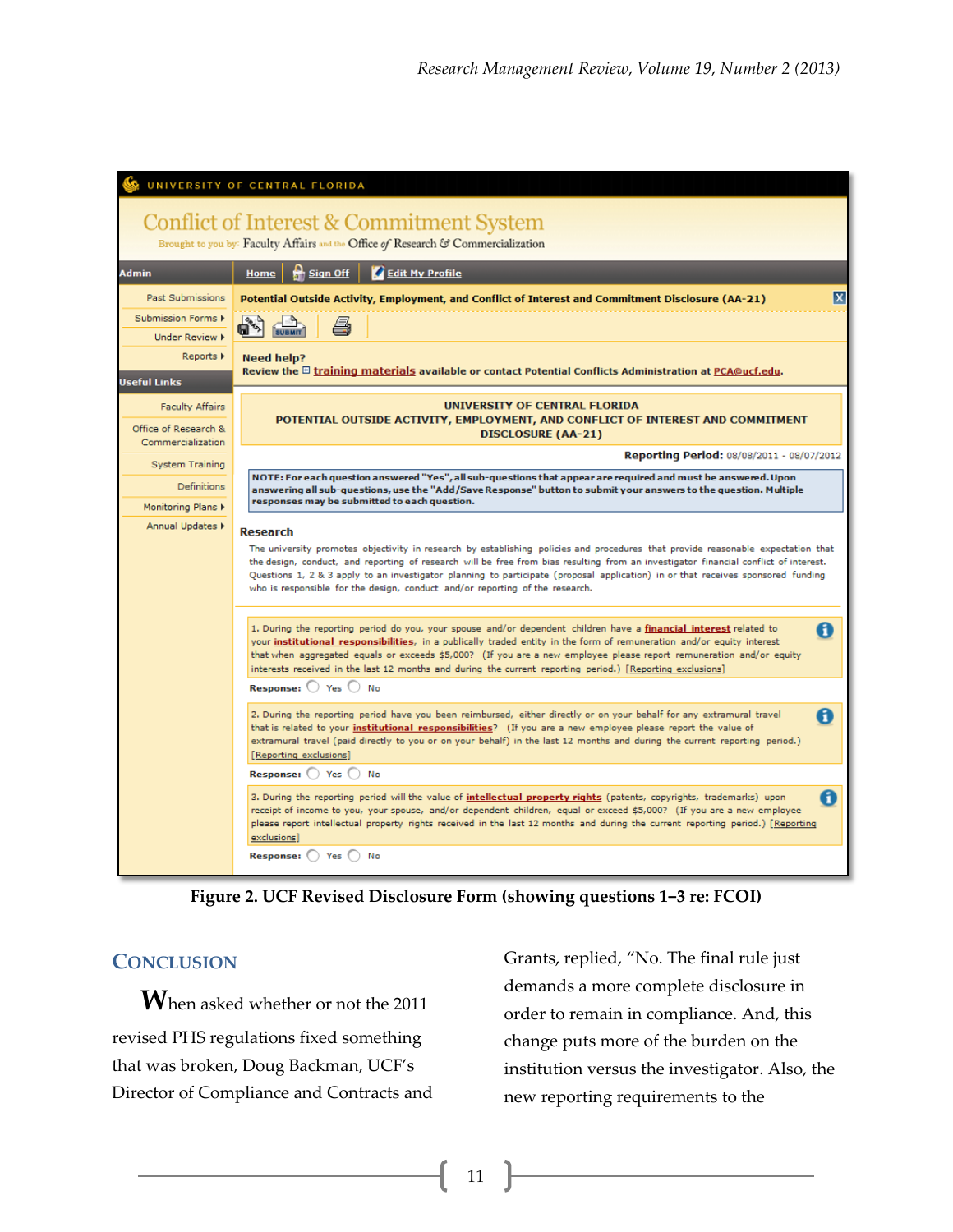government are more stringent." When faced with the choice of having federal funding suspended or remain in compliance, UCF acted swiftly to stay compliant. While this new rule still does not address institutional conflicts of interest, it places the burden on institutions receiving PHS funding to be the monitoring and enforcement arm for research integrity. UCF employees responsible for making policy and procedural changes, along with its webbased research administration system ARGIS®, made the plan for implementation of the new procedures within one year feasible and without unnecessary complications. The effectiveness of UCF's newly revised conflict of interest policies and procedures to address the final rule will

be judged over time and following the next A-133 or OIG audits.

# **AUTHOR'S NOTE**

**T**he authors wish to thank Mr. Doug Backman, Director of Compliance and Director of Contracts and Grants in the Office of Research and Commercialization, University of Central Florida, for providing institutional information on conflict of interest policies and procedures. The opinions expressed herein are those of the authors only and are not those of the University of Central Florida.

# **LITERATURE CITED**

| Federal Register. (2011). Responsibility of applicants for promoting objectivity in research for |  |
|--------------------------------------------------------------------------------------------------|--|
| which Public Health Service funding is sought and responsible prospective contractors,           |  |
| final rule. 76:165 (25 August), pp. 53256-53257. Retrieved June 6, 2012, from                    |  |
| GPO:http://www.gpo.gov/fdsys/pkg/FR-2011-08-25/pdf/2011-21633.pdf                                |  |
| Interview with D. Backman, Director of Compliance and Contracts and Grants (2012, July 3). (T.   |  |
| McClellan, Interviewer).                                                                         |  |
| National Institutes of Health. (2012, October 18). Grants and funding. Retrieved May 29, 2013,   |  |
| from NIH Office of Extramural Research:                                                          |  |
| http://grants.nih.gov/grants/policy/coi/checklist_policy_dev_20120412.pdf                        |  |
| National Institutes of Health. (2012, March 1). Budget. Retrieved July 8, 2012, from National    |  |
| Institutes of Health: http://www.nih.gov/about/budget.htm                                        |  |